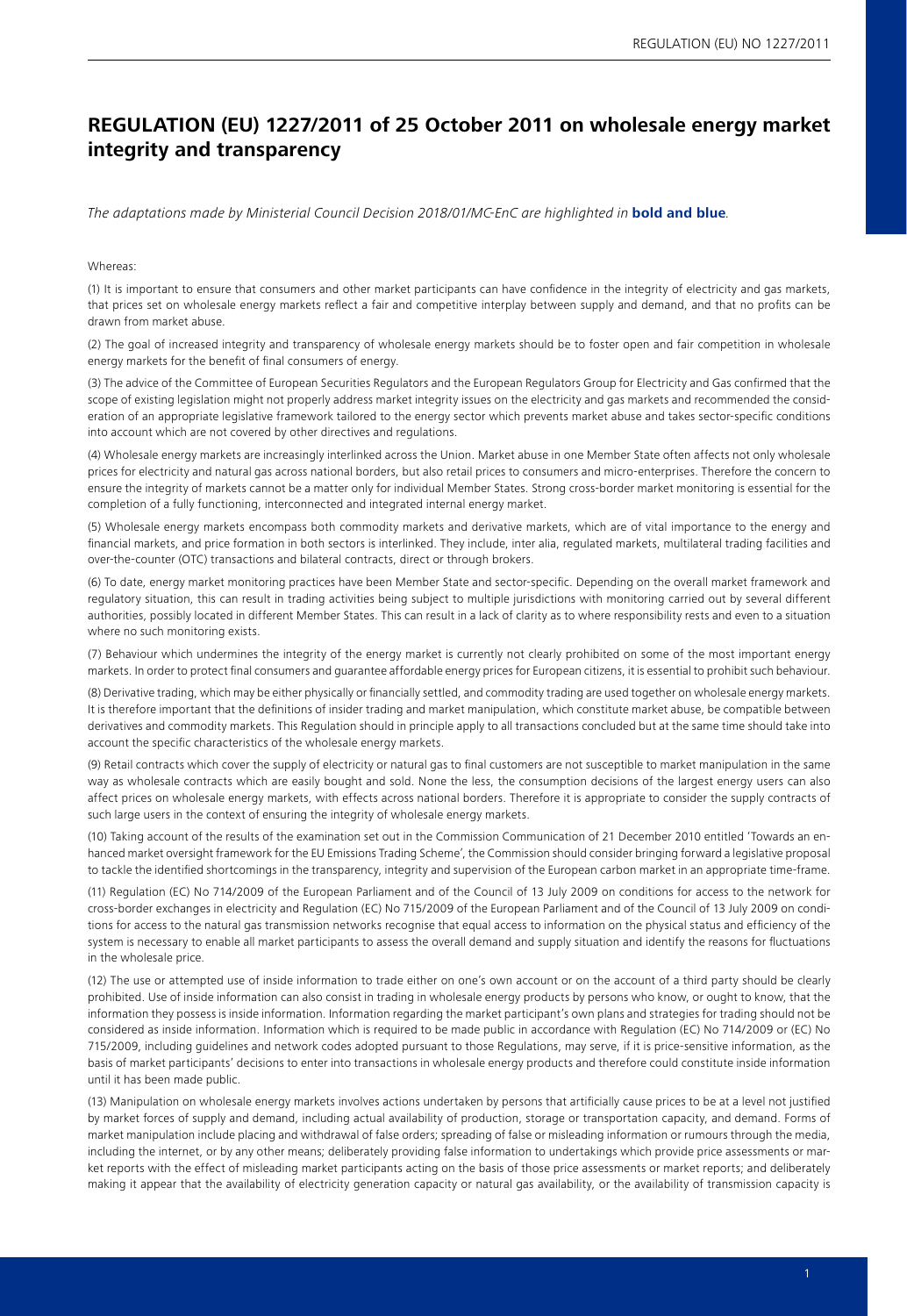other than the capacity which is actually technically available where such information affects or is likely to affect the price of wholesale energy products. Manipulation and its effects may occur across borders, between electricity and gas markets and across financial and commodity markets, including the emission allowances markets.

(14) Examples of market manipulation and attempts to manipulate the market include conduct by a person, or persons acting in collaboration, to secure a decisive position over the supply of, or demand for, a wholesale energy product which has, or could have, the effect of fixing, directly or indirectly, prices or creating other unfair trading conditions; and the offering, buying or selling of wholesale energy products with the purpose, intention or effect of misleading market participants acting on the basis of reference prices. However, accepted market practices such as those applying in the financial services area, which are currently defined by Article 1(5) of Directive 2003/6/EC of the European Parliament and of the Council of 28 January 2003 on insider dealing and market manipulation (market abuse) and which may be adapted if that Directive is amended, could be a legitimate way for market participants to secure a favourable price for a wholesale energy product.

(15) The disclosure of inside information in relation to a wholesale energy product by journalists acting in their professional capacity should be assessed taking into account the rules governing their profession and the rules governing the freedom of the press, unless those persons derive, directly or indirectly, an advantage or profits from the dissemination of the information in question or when disclosure is made with the intention of misleading the market as to the supply of, demand for, or price of wholesale energy products.

(16) As financial markets develop, the concepts of market abuse applying to those markets will be adapted. In order to ensure the necessary flexibility to respond quickly to these developments therefore, the power to adopt acts in accordance with Article 290 of the Treaty on the Functioning of the European Union should be delegated to the Commission in respect of technical updating of the definitions of inside information and market manipulation for the purpose of ensuring coherence with other relevant Union legislation in the fields of financial services and energy. It is of particular importance that the Commission carry out appropriate consultations during its preparatory work, including at expert level. The Commission should, when preparing and drawing up delegated acts, ensure a simultaneous, timely and appropriate transmission of relevant documents to the European Parliament and the Council.

(17) Efficient market monitoring at Union level is vital for detecting and deterring market abuse on wholesale energy markets. The Agency for the Cooperation of Energy Regulators established by Regulation (EC) No 713/2009 of the European Parliament and of the Council ('the Agency') is best placed to carry out such monitoring as it has both a Union-wide view of electricity and gas markets, and the necessary expertise in the operation of electricity and gas markets and systems in the Union. National regulatory authorities, which have a comprehensive understanding of developments on energy markets in their Member State, should have an important role in ensuring efficient market monitoring at national level. Close cooperation and coordination between the Agency and national authorities is therefore necessary to ensure proper monitoring and transparency of energy markets. The collection of data by the Agency is without prejudice to the right of national authorities to collect additional data for national purposes.

(18) Efficient market monitoring requires regular and timely access to records of transactions as well as access to structural data on capacity and use of facilities for production, storage, consumption or transmission of electricity or natural gas. For this reason market participants, including transmission system operators, suppliers, traders, producers, brokers and large users, who trade wholesale energy products should be required to provide that information to the Agency. The Agency may for its part establish strong links with major organised market places.

(19) In order to ensure uniform conditions for the implementation of the provisions on data collection, implementing powers should be conferred on the Commission. Those powers should be exercised in accordance with Regulation (EU) No 182/2011 of the European Parliament and of the Council of 16 February 2011 laying down the rules and general principles concerning mechanisms for control by the Member States of the Commission's exercise of implementing powers. Reporting obligations should be kept to a minimum and not create unnecessary costs or administrative burdens for market participants. The uniform rules on the reporting of information should therefore undergo an ex-ante cost-benefit analysis, should avoid double reporting, and should take account of reporting frameworks developed under other relevant legislation. Furthermore, the required information or parts thereof should be collected from other persons and existing sources where possible. Where a market participant or a third party acting on its behalf, a trade reporting system, an organised market, a trade-matching system, or other person professionally arranging transactions has fulfilled its reporting obligations to a competent authority in accordance with Directive 2004/39/EC of the European Parliament and of the Council of 21 April 2004 on markets in financial instruments (8) or applicable Union legislation on derivative transactions, central counterparties and trade repositories, its reporting obligation should be considered fulfilled also under this Regulation, but only to the extent that all the information required under this Regulation has been reported.

(20) It is important that the Commission and the Agency work closely together in implementing this Regulation and consult appropriately with the European Networks of Transmission System Operators for Electricity and for Gas and the European Securities and Markets Authority established by Regulation (EU) No 1095/2010 of the European Parliament and of the Council (ESMA), with national regulatory authorities, competent financial authorities and other Member State authorities such as national competition authorities, and with stakeholders such as organised market places (e.g. energy exchanges) and market participants.

(21) A European register of market participants, based on national registers, should be established to enhance the overall transparency and integrity of wholesale energy markets. One year after the establishment of that register, the Commission should assess in cooperation with the Agency, in line with the reports submitted by the Agency to the Commission, and with the national regulatory authorities, the functioning and the usefulness of the European register of market participants. If deemed appropriate based on that assessment, the Commission should consider presenting further instruments to enhance the overall transparency and integrity of wholesale energy markets and to ensure a Union-wide level playing field for market participants.

(22) In order to facilitate efficient monitoring of all aspects of trading in wholesale energy products, the Agency should establish mechanisms to give access to the information which it receives on transactions on wholesale energy markets to other relevant authorities, in particular to ESMA, national regulatory authorities, competent financial authorities of the Member States, national competition authorities, and other relevant authorities.

(23) The Agency should ensure the operational security and protection of the data which it receives, prevent unauthorised access to the information kept by the Agency, and establish procedures to ensure that the data it collects are not misused by persons with an authorised access to them. The Agency should also ascertain whether those authorities which have access to the data held by the Agency are able to maintain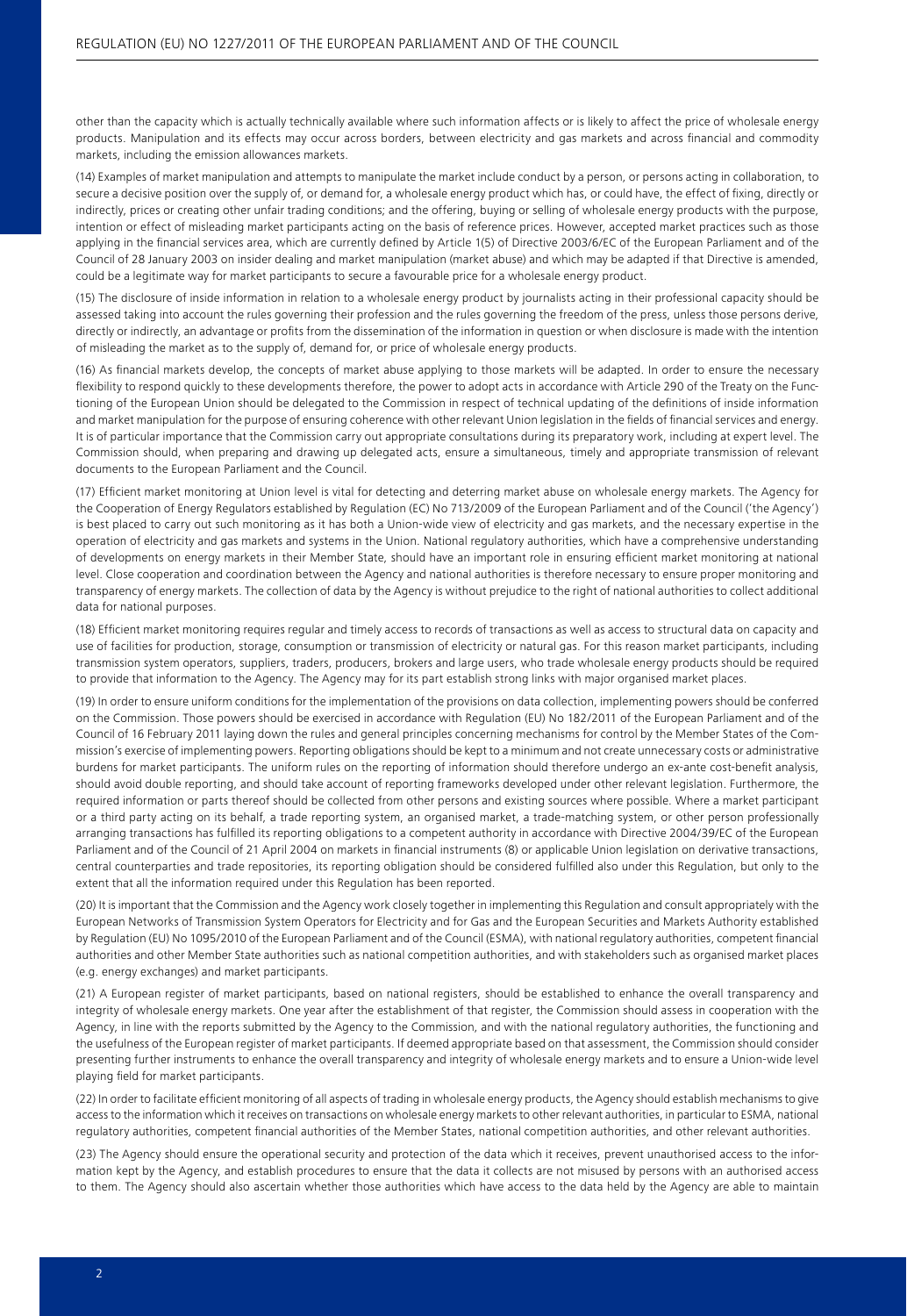an equally high level of security and are bound by appropriate confidentiality arrangements. The operational security of the IT systems used for processing and transmitting the data therefore also needs to be ensured. For setting up an IT system that ensures the highest possible level of data confidentiality, the Agency should be encouraged to work closely with the European Network and Information Security Agency (ENISA). These rules should also apply to other authorities that are entitled to access to the data for the purpose of this Regulation.

(24) This Regulation respects fundamental rights and observes the principles recognised in particular by the Charter of Fundamental Rights of the European Union as referred to in Article 6 of the Treaty on European Union and the constitutional traditions in the Member States and should be applied in accordance with the right to freedom of expression and information recognised in Article 11 of the Charter.

(25) Where information is not, or no longer, sensitive from a commercial or security viewpoint, the Agency should be able to make that information available to market participants and the wider public with a view to contributing to enhanced market knowledge. Such transparency will help build confidence in the market and foster the development of knowledge about the functioning of wholesale energy markets. The Agency should establish and make publicly available rules on how it will make that information available in a fair and transparent manner.

(26) National regulatory authorities should be responsible for ensuring that this Regulation is enforced in the Member States. To this end they should have the necessary investigatory powers to allow them to carry out that task efficiently. These powers should be exercised in conformity with national law and may be subject to appropriate oversight.

(27) The Agency should ensure that this Regulation is applied in a coordinated way across the Union, coherent with the application of Directive 2003/6/EC. To that effect, the Agency should publish non-binding guidance on the application of the definitions set out in this Regulation, as appropriate. That guidance should address, inter alia, the issue of accepted market practices. Furthermore, since market abuse on wholesale energy markets often affects more than one Member State, the Agency should have an important role in ensuring that investigations are carried out in an efficient and coherent way. To achieve this, the Agency should be able to request cooperation and to coordinate the operation of investigatory groups comprised of representatives of the concerned national regulatory authorities and, where appropriate, other authorities including national competition authorities.

(28) The Agency should be provided with the appropriate financial and human resources, in order to adequately fulfil the additional tasks assigned to it under this Regulation. For this purpose, the procedure for the establishment, implementation and control of its budget as set out in Articles 23 and 24 of Regulation (EC) No 713/2009 should take due account of these tasks. The budgetary authority should ensure that the best standards of efficiency are met.

(29) National regulatory authorities, competent financial authorities of the Member States and, where appropriate, national competition authorities should cooperate to ensure a coordinated approach to tackling market abuse on wholesale energy markets which encompasses both commodity markets and derivatives markets. That cooperation should include the mutual exchange of information regarding suspicions that acts which are likely to constitute a breach of this Regulation, Directive 2003/6/EC, or competition law are being or have been carried out on wholesale energy markets. Furthermore, that cooperation should contribute to a coherent and consistent approach to investigations and judicial proceedings.

(30) It is important that the obligation of professional secrecy applies to those who receive confidential information in accordance with this Regulation. The Agency, national regulatory authorities, competent financial authorities of the Member States and national competition authorities should ensure the confidentiality, integrity and protection of the information which they receive.

(31) It is important that the penalties for breaches of this Regulation are proportionate, effective and dissuasive, and reflect the gravity of the infringements, the damage caused to consumers and the potential gains from trading on the basis of inside information and market manipulation. The application of these penalties should be carried out in accordance with national law. Recognising the interactions between trading in electricity and natural gas derivative products and trading in actual electricity and natural gas, the penalties for breaches of this Regulation should be in line with the penalties adopted by the Member States in implementing Directive 2003/6/EC. Taking account of the consultation on the Commission Communication of 12 December 2010 entitled 'Reinforcing sanctioning regimes in the financial services sector', the Commission should consider presenting proposals to harmonise minimum standards for the penalties systems of Member States in an appropriate time-frame. This Regulation affects neither national rules on the standard of proof nor obligations of national regulatory authorities and courts of the Member States to ascertain the relevant facts of a case, provided that such rules and obligations are compatible with general principles of Union law.

(32) Since the objective of this Regulation, namely the provision of a harmonised framework to ensure wholesale energy market transparency and integrity, cannot be sufficiently achieved by the Member States and can therefore be better achieved at Union level, the Union may adopt measures, in accordance with the principle of subsidiarity as set out in Article 5 of the Treaty on European Union. In accordance with the principle of proportionality, as set out in that Article, this Regulation does not go beyond what is necessary in order to achieve that objective.

#### *Article 1*

#### **Subject matter, scope and relationship with other Energy Community legislation**

1. This Regulation establishes rules prohibiting abusive practices affecting wholesale energy markets which are coherent **<…>** with the proper functioning of those wholesale energy markets whilst taking into account their specific characteristics. It provides for the monitoring of wholesale energy markets by **<…>** national regulatory authorities **<…>**.

2. This Regulation applies to trading in wholesale energy products. **<…>** This Regulation is without prej-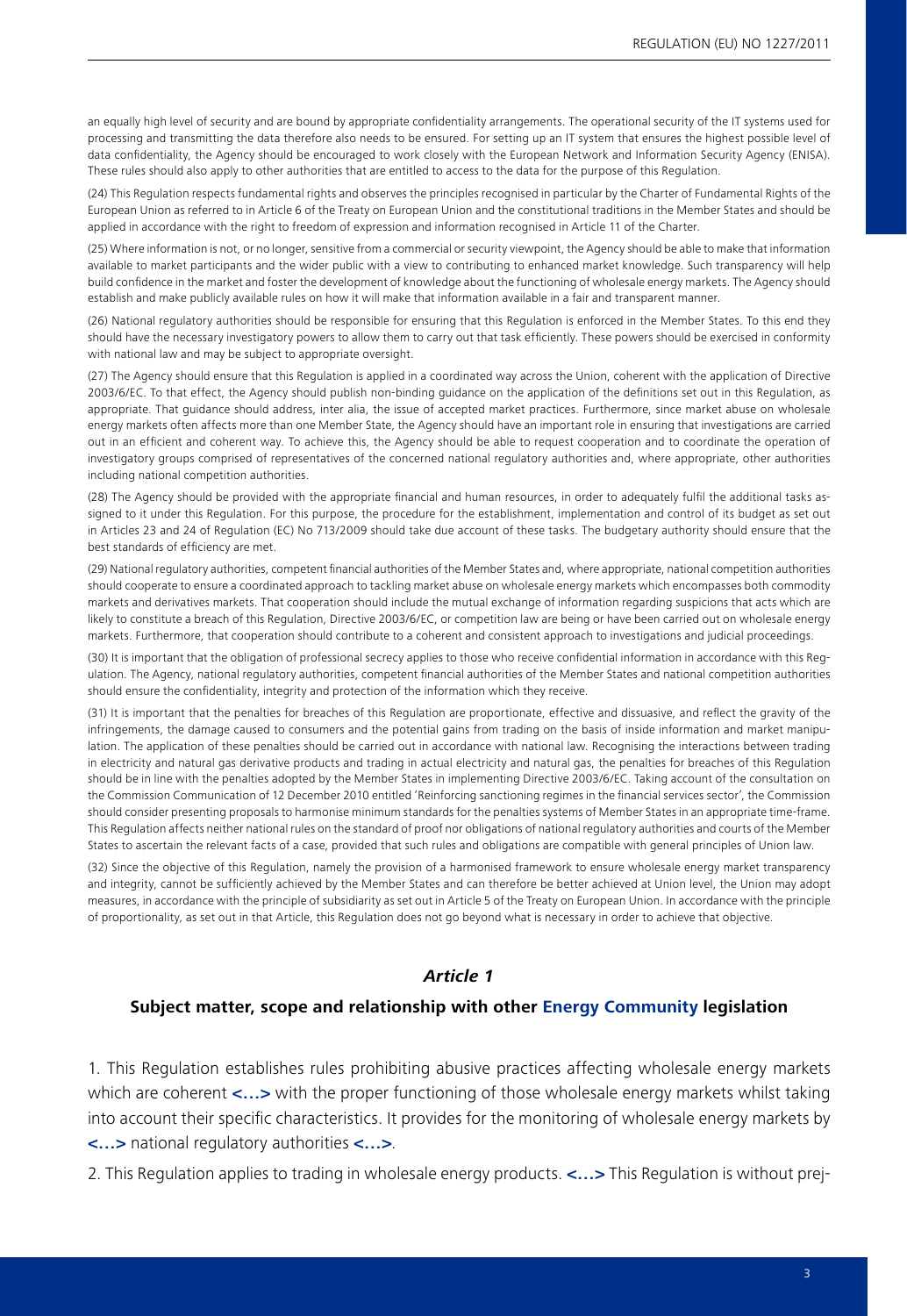udice to **<…>** the application of **Energy Community and national** competition law to the practices covered by this Regulation

3. **<…>** National regulatory authorities **<…>** and, where appropriate, national competition authorities **<…>** and other relevant national authorities shall cooperate to ensure that a coordinated approach is taken to the enforcement of the relevant rules where actions relate **<…>** to one or more wholesale energy products to which Articles 3, 4 and 5 of this Regulation apply.

4. **<…>**

5. **<…>**

### *Article 2* **Definitions**

For the purposes of this Regulation the following definitions shall apply:

(1) 'inside information' means information of a precise nature which has not been made public, which relates, directly or indirectly, to one or more wholesale energy products and which, if it were made public, would be likely to significantly affect the prices of those wholesale energy products.

For the purposes of this definition, 'information' means:

(a) information which is required to be made public in accordance with Regulations (EC) No 714/2009 and (EC) No 715/2009, including guidelines and network codes adopted pursuant to those Regulations;

(b) information relating to the capacity and use of facilities for production, storage, consumption or transmission of electricity or natural gas or related to the capacity and use of LNG facilities, including planned or unplanned unavailability of these facilities;

(c) information which is required to be disclosed in accordance with legal or regulatory provisions at **Energy Community** or national level, market rules, and contracts or customs on the relevant wholesale energy market, in so far as this information is likely to have a significant effect on the prices of wholesale energy products; and

(d) other information that a reasonable market participant would be likely to use as part of the basis of its decision to enter into a transaction relating to, or to issue an order to trade in, a wholesale energy product.

Information shall be deemed to be of a precise nature if it indicates a set of circumstances which exists or may reasonably be expected to come into existence, or an event which has occurred or may reasonably be expected to do so, and if it is specific enough to enable a conclusion to be drawn as to the possible effect of that set of circumstances or event on the prices of wholesale energy products;

(2) 'market manipulation' means:

(a) entering into any transaction or issuing any order to trade in wholesale energy products which:

(i) gives, or is likely to give, false or misleading signals as to the supply of, demand for, or price of wholesale energy products;

(ii) secures or attempts to secure, by a person, or persons acting in collaboration, the price of one or several wholesale energy products at an artificial level, unless the person who entered into the transaction or issued the order to trade establishes that his reasons for doing so are legitimate and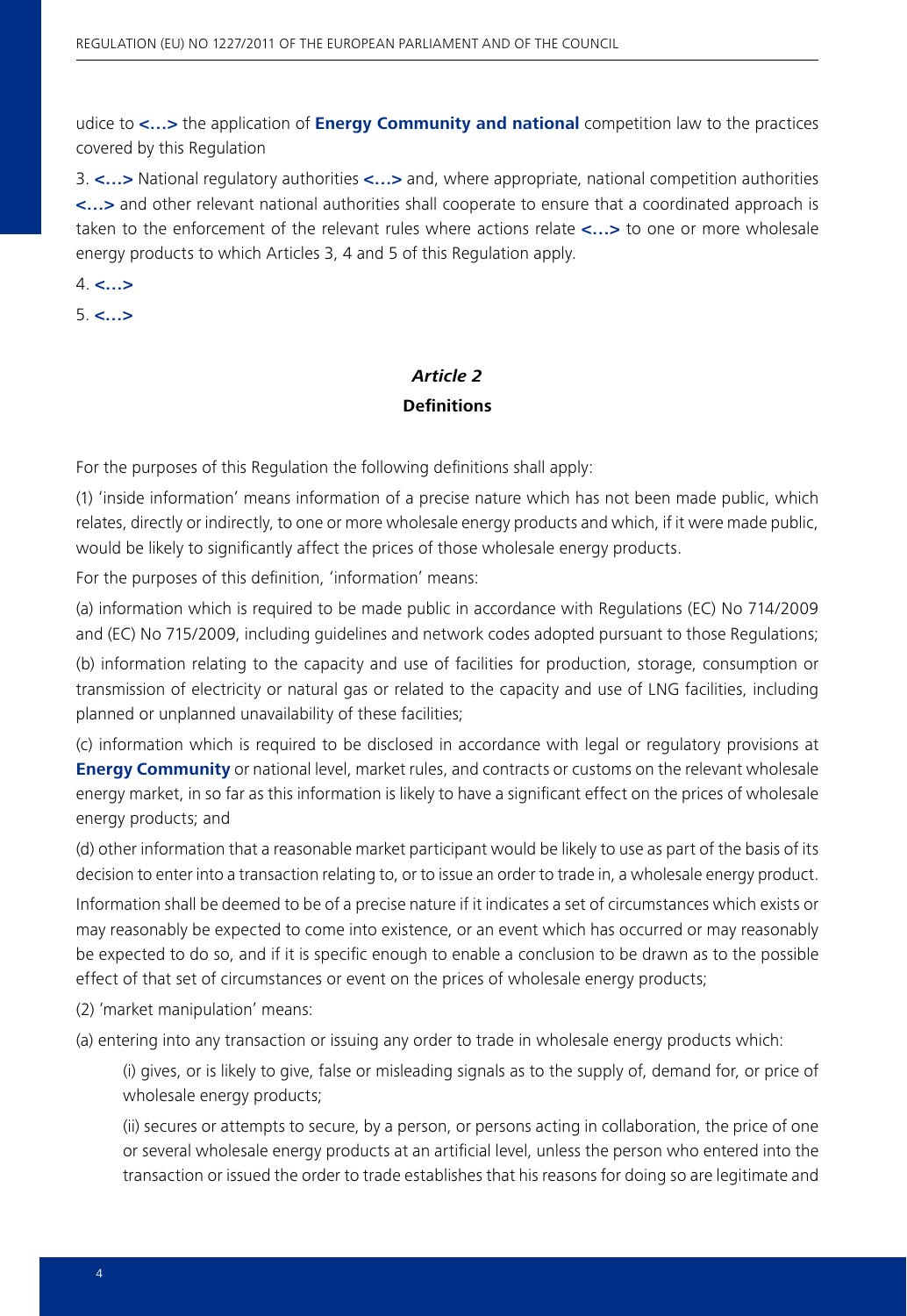that that transaction or order to trade conforms to accepted market practices on the wholesale energy market concerned; or

(iii) employs or attempts to employ a fictitious device or any other form of deception or contrivance which gives, or is likely to give, false or misleading signals regarding the supply of, demand for, or price of wholesale energy products; Or

(b) disseminating information through the media, including the internet, or by any other means, which gives, or is likely to give, false or misleading signals as to the supply of, demand for, or price of wholesale energy products, including the dissemination of rumours and false or misleading news, where the disseminating person knew, or ought to have known, that the information was false or misleading.

When information is disseminated for the purposes of journalism or artistic expression, such dissemination of information shall be assessed taking into account the rules governing the freedom of the press and freedom of expression in other media, unless:

(i) those persons derive, directly or indirectly, an advantage or profits from the dissemination of the information in question; or

(ii) the disclosure or dissemination is made with the intention of misleading the market as to the supply of, demand for, or price of wholesale energy products;

(3) 'attempt to manipulate the market' means:

(a) entering into any transaction, issuing any order to trade or taking any other action relating to a wholesale energy product with the intention of:

(i) giving false or misleading signals as to the supply of, demand for, or price of wholesale energy products;

(ii) securing the price of one or several wholesale energy products at an artificial level, unless the person who entered into the transaction or issued the order to trade establishes that his reasons for doing so are legitimate and that that transaction or order to trade conforms to accepted market practices on the wholesale energy market concerned; or

(iii) employing a fictitious device or any other form of deception or contrivance which gives, or is likely to give, false or misleading signals regarding the supply of, demand for, or price of wholesale energy products; Or

(b) disseminating information through the media, including the internet, or by any other means with the intention of giving false or misleading signals as to the supply of, demand for, or price of wholesale energy products;

(4) 'wholesale energy products' means the following contracts and derivatives, irrespective of where and how they are traded:

(a) contracts for the supply of electricity or natural gas where delivery is in the **Contracting Parties**;

(b) **<…>**

(c) contracts relating to the transportation of electricity or natural gas in the **Contracting Parties**;

(d) **<…>** Contracts for the supply and distribution of electricity or natural gas for the use of final customers are not wholesale energy products. However, contracts for the supply and distribution of electricity or natural gas to final customers with a consumption capacity greater than the threshold set out in the second paragraph of point (5) shall be treated as wholesale energy products;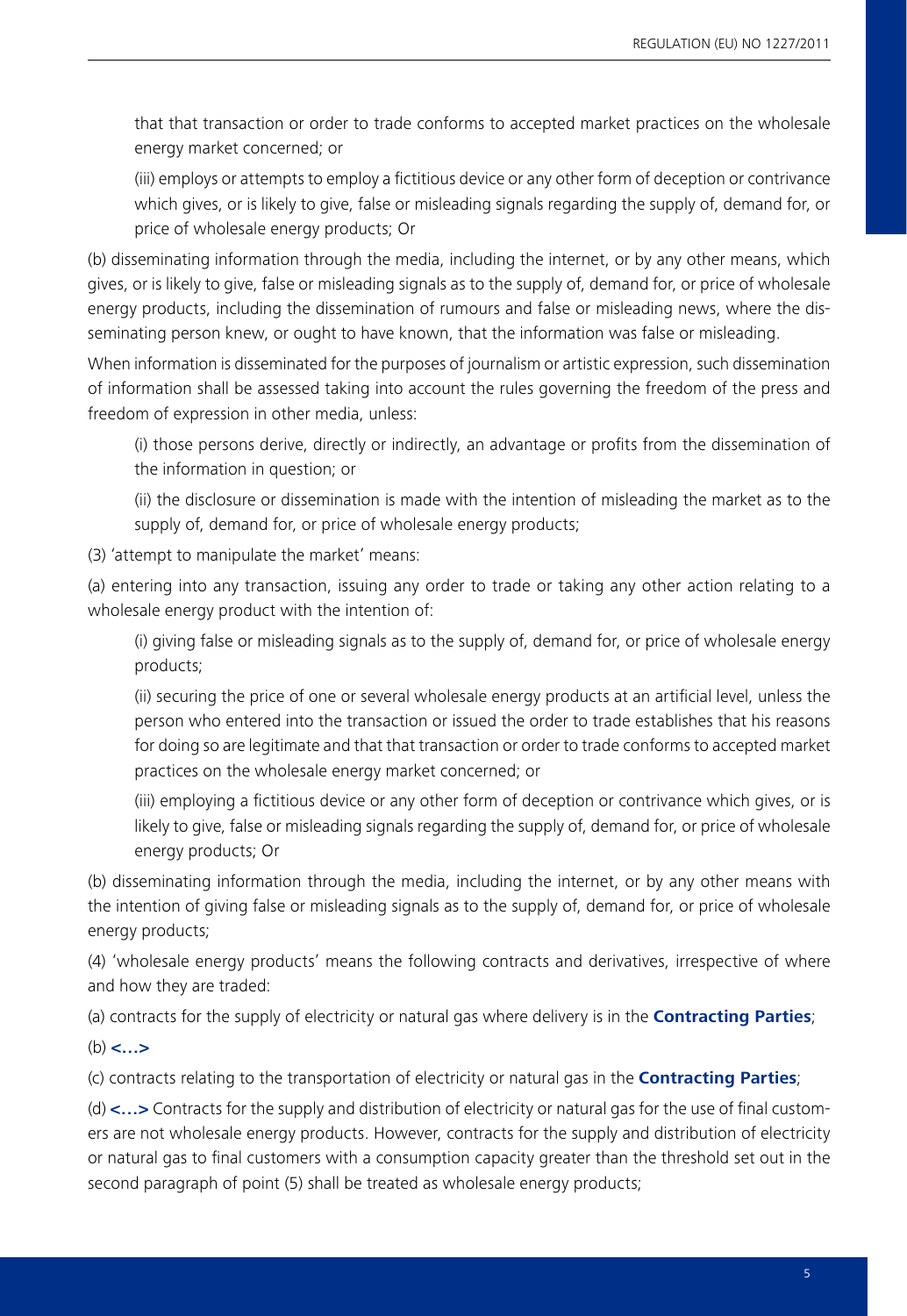(5) 'consumption capacity' means the consumption of a final customer of either electricity or natural gas at full use of that customer's production capacity. It comprises all consumption by that customer as a single economic entity, in so far as consumption takes place on markets with interrelated wholesale prices.

For the purposes of this definition, consumption at individual plants under the control of a single economic entity that have a consumption capacity of less than 600 GWh per year shall not be taken into account in so far as those plants do not exert a joint influence on wholesale energy market prices due to their being located in different relevant geographical markets;

(6) 'wholesale energy market' means any market within the **Contracting Parties** on which wholesale energy products are traded;

(7) 'market participant' means any person, including transmission **and distribution** system operators, who enters into transactions, including the placing of orders to trade, in one or more wholesale energy markets;

(8) 'person' means any natural or legal person;

### (9) **<…>**

(10) 'national regulatory authority' means a national regulatory authority designated in accordance with Article 35(1) of Directive 2009/72/EC of the European Parliament and of the Council of 13 July 2009 concerning common rules for the internal market in electricity or Article 39(1) of Directive 2009/73/EC of the European Parliament and of the Council of 13 July 2009 concerning common rules for the internal market in natural gas;

(11) 'transmission system operator' has the meaning set out in point 4 of Article 2 of Directive 2009/72/ EC and in point 4 of Article 2 of Directive 2009/73/EC;

(12) 'parent undertaking' means a parent undertaking within the meaning of Articles 1 and 2 of the Seventh Council Directive 83/349/EEC of 13 June 1983 based on Article 54(3)(g) of the Treaty on consolidated accounts;

(13) 'related undertaking' means either a subsidiary or other undertaking in which a participation is held, or an undertaking linked with another undertaking by a relationship within the meaning of Article 12(1) of Directive 83/349/EEC;

(14) 'distribution of natural gas' has the meaning set out in point (5) of Article 2 of Directive 2009/73/EC;

(15) 'distribution of electricity' has the meaning set out in point (5) of Article 2 of Directive 2009/72/EC.

**(16) 'sensitive critical infrastructure protection related information' means facts about a critical infrastructure, which if disclosed could be used to plan and act with a view to causing disruption or destruction of critical infrastructure installations;**

**(17) 'critical infrastructure' means an asset, system or part thereof located in Contracting Parties which is essential for the maintenance of vital societal functions, health, safety, security, economic or social well-being of people, and the disruption or destruction of which would have a significant impact in a Contracting Parties as a result of the failure to maintain those functions.**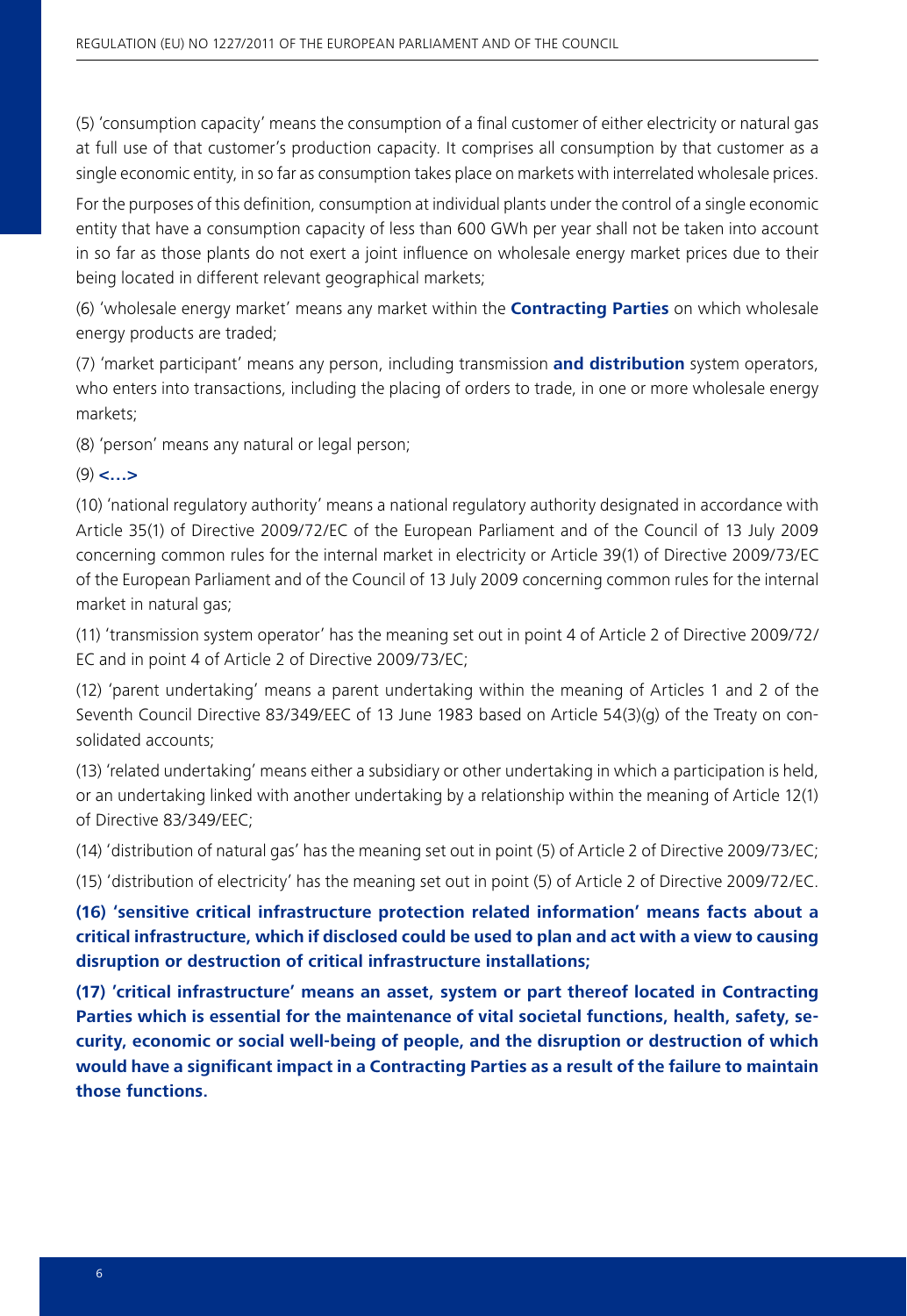#### *Article 3*

#### **Prohibition of insider trading**

1. Persons who possess inside information in relation to a wholesale energy product shall be prohibited from:

(a) using that information by acquiring or disposing of, or by trying to acquire or dispose of, for their own account or for the account of a third party, either directly or indirectly, wholesale energy products to which that information relates;

(b) disclosing that information to any other person unless such disclosure is made in the normal course of the exercise of their employment, profession or duties;

(c) recommending or inducing another person, on the basis of inside information, to acquire or dispose of wholesale energy products to which that information relates.

2. The prohibition set out in paragraph 1 applies to the following persons who possess inside information in relation to a wholesale energy product:

(a) members of the administrative, management or supervisory bodies of an undertaking;

(b) persons with holdings in the capital of an undertaking;

(c) persons with access to the information through the exercise of their employment, profession or duties;

(d) persons who have acquired such information through criminal activity;

(e) persons who know, or ought to know, that it is inside information.

3. Points (a) and (c) of paragraph 1 of this Article shall not apply to transmission system operators when purchasing electricity or natural gas in order to ensure the safe and secure operation of the system in accordance with their obligations under points (d) and (e) of Article 12 of Directive 2009/72/EC or points (a) and (c) of Article 13(1) of Directive 2009/73/EC.

4. This Article shall not apply to:

(a) transactions conducted in the discharge of an obligation that has become due to acquire or dispose of wholesale energy products where that obligation results from an agreement concluded, or an order to trade placed, before the person concerned came into possession of inside information;

(b) transactions entered into by electricity and natural gas producers, operators of natural gas storage facilities or operators of LNG import facilities the sole purpose of which is to cover the immediate physical loss resulting from unplanned outages, where not to do so would result in the market participant not being able to meet existing contractual obligations or where such action is undertaken in agreement with the transmission system operator(s) concerned in order to ensure safe and secure operation of the system. In such a situation, the relevant information relating to the transactions shall be reported to the national regulatory authority. This reporting obligation is without prejudice to the obligation set out in Article 4(1);

(c) market participants acting under national emergency rules, where national authorities have intervened in order to secure the supply of electricity or natural gas and market mechanisms have been suspended in a **Contracting Party** or parts thereof. In this case the authority competent for emergency planning shall ensure publication in accordance with Article 4.

5. Where the person who possesses inside information in relation to a wholesale energy product is a legal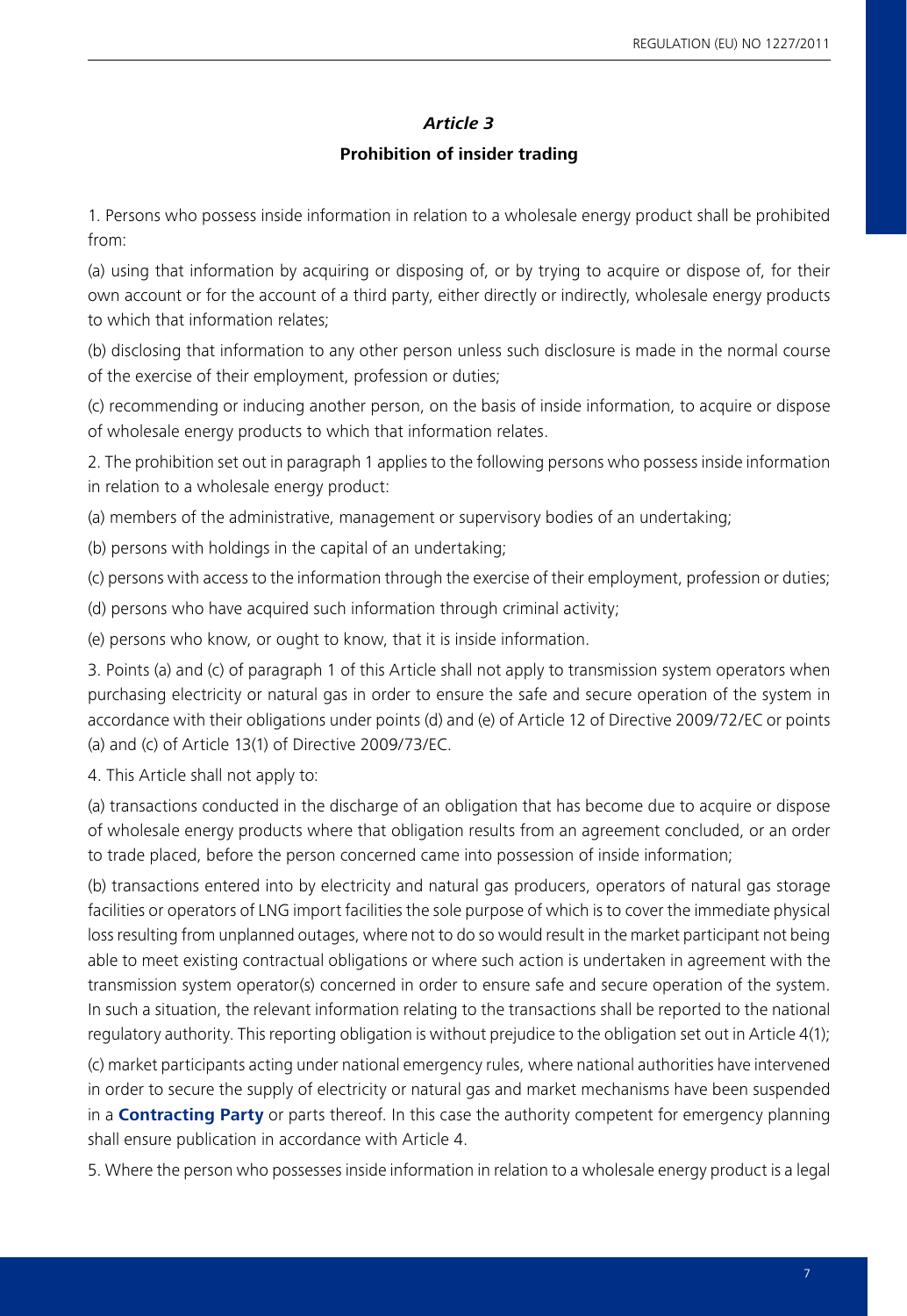person, the prohibitions laid down in paragraph 1 shall also apply to the natural persons who take part in the decision to carry out the transaction for the account of the legal person concerned.

6. When information is disseminated for the purposes of journalism or artistic expression such dissemination of information shall be assessed taking into account the rules governing the freedom of the press and freedom of expression in other media, unless:

(a) those persons derive, directly or indirectly, an advantage or profits from the dissemination of the information in question; or

(b) the disclosure or dissemination is made with the intention of misleading the market as to the supply of, demand for, or price of wholesale energy products.

### *Article 4*

#### **Obligation to publish inside information**

1. Market participants shall publicly disclose in an effective and timely manner inside information which they possess in respect of business or facilities which the market participant concerned, or its parent undertaking or related undertaking, owns or controls or for whose operational matters that market participant or undertaking is responsible, either in whole or in part. Such disclosure shall include information relevant to the capacity and use of facilities for production, storage, consumption or transmission of electricity or natural gas or related to the capacity and use of LNG facilities, including planned or unplanned unavailability of these facilities.

2. A market participant may under its own responsibility exceptionally delay the public disclosure of inside information so as not to prejudice its legitimate interests provided that such omission is not likely to mislead the public and provided that the market participant is able to ensure the confidentiality of that information and does not make decisions relating to trading in wholesale energy products based upon that information. In such a situation the market participant shall without delay provide that information, together with a justification for the delay of the public disclosure, to **<…>** the relevant national regulatory authority **<…>**.

3. Whenever a market participant or a person employed by, or acting on behalf of, a market participant discloses inside information in relation to a wholesale energy product in the normal exercise of his employment, profession or duties as referred to in point (b) of Article 3(1), that market participant or person shall ensure simultaneous, complete and effective public disclosure of that information. In the event of a non-intentional disclosure the market participant shall ensure complete and effective public disclosure of the information as soon as possible following the non-intentional disclosure. This paragraph shall not apply if the person receiving the information has a duty of confidentiality, regardless of whether such duty derives from law, regulation, articles of association or a contract.

4. The publication of inside information, including in aggregated form, in accordance with Regulation (EC) No 714/2009 or (EC) No 715/2009, or guidelines and network codes adopted pursuant to those Regulations constitutes simultaneous, complete and effective public disclosure.

5. Where an exemption from the obligation to publish certain data has been granted to a transmission system operator, in accordance with Regulation (EC) No 714/2009 or (EC) No 715/2009, that operator is thereby also exempted from the obligation set out in paragraph 1 of this Article in respect of that data.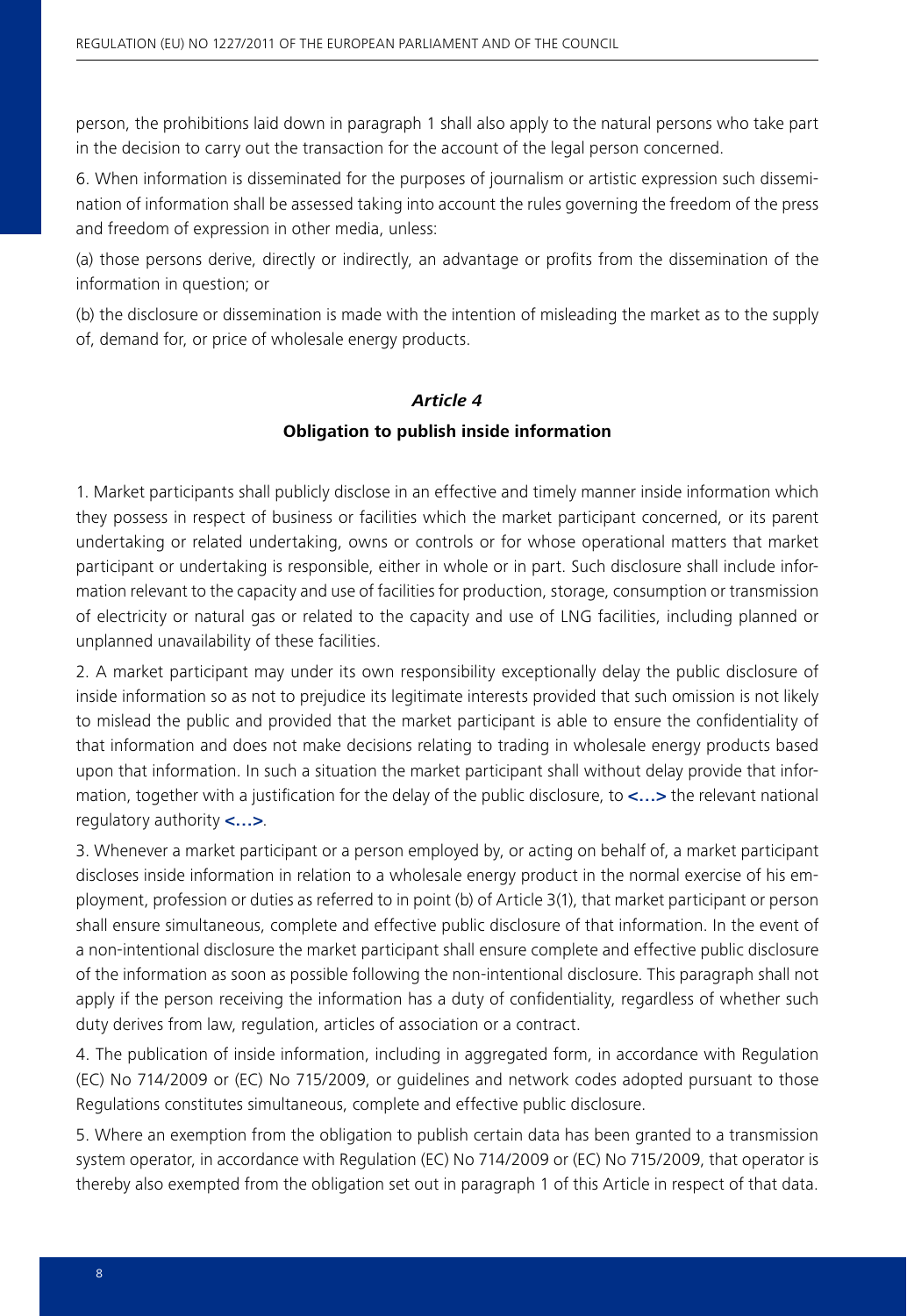6. Paragraphs 1 and 2 are without prejudice to the obligations of market participants under Directives 2009/72/EC and 2009/73/EC, and Regulations (EC) No 714/2009 and (EC) No 715/2009, including guidelines and network codes adopted pursuant to those Directives and Regulations, in particular regarding the timing and method of publication of information.

7. Paragraphs 1 and 2 are without prejudice to the right of market participants to delay the disclosure of sensitive information relating to the protection of critical infrastructure **<…>** and the assessment of the need to improve their protection, if it is classified in their country **according to national legislation**.

### *Article 5*

#### **Prohibition of market manipulation**

Any engagement in, or attempt to engage in, market manipulation on wholesale energy markets shall be prohibited.

### *Article 6*

**<…>**

# *Article 7*

### **Market monitoring**

1. **National regulatory authorities** shall monitor trading activity in wholesale energy products to detect and prevent trading based on inside information and market manipulation **in their national market. For this purpose they may use the user manuals developed by the Agency for the Cooperation of Energy Regulators and may adopt rules on related data provision requirements from market participants. <…>**

2. National regulatory authorities shall cooperate at regional level **via the Energy Community Regulatory Board** in carrying out the monitoring of wholesale energy markets referred to in paragraph 1. **<…>**

**Contracting Parties** may provide for their national competition authority or a market monitoring body established within that authority to carry out market monitoring with the national regulatory authority. In carrying out such market monitoring, the national competition authority or the market monitoring body shall have the same rights and obligations as the national regulatory authority pursuant to the first subparagraph of this paragraph, the second sentence of the second subparagraph of paragraph 3 of this Article, the second sentence of Article 4(2) **<…>** and Article 16.

3. **National regulatory authorities** shall at least on an annual basis submit a report to **the Secretariat** on **their** activities under this Regulation and make this report publicly available.

**<…>**

**4. The Secretariat shall report to the Ministerial Council on an annual basis including but not limited to the information provided under paragraph (3).**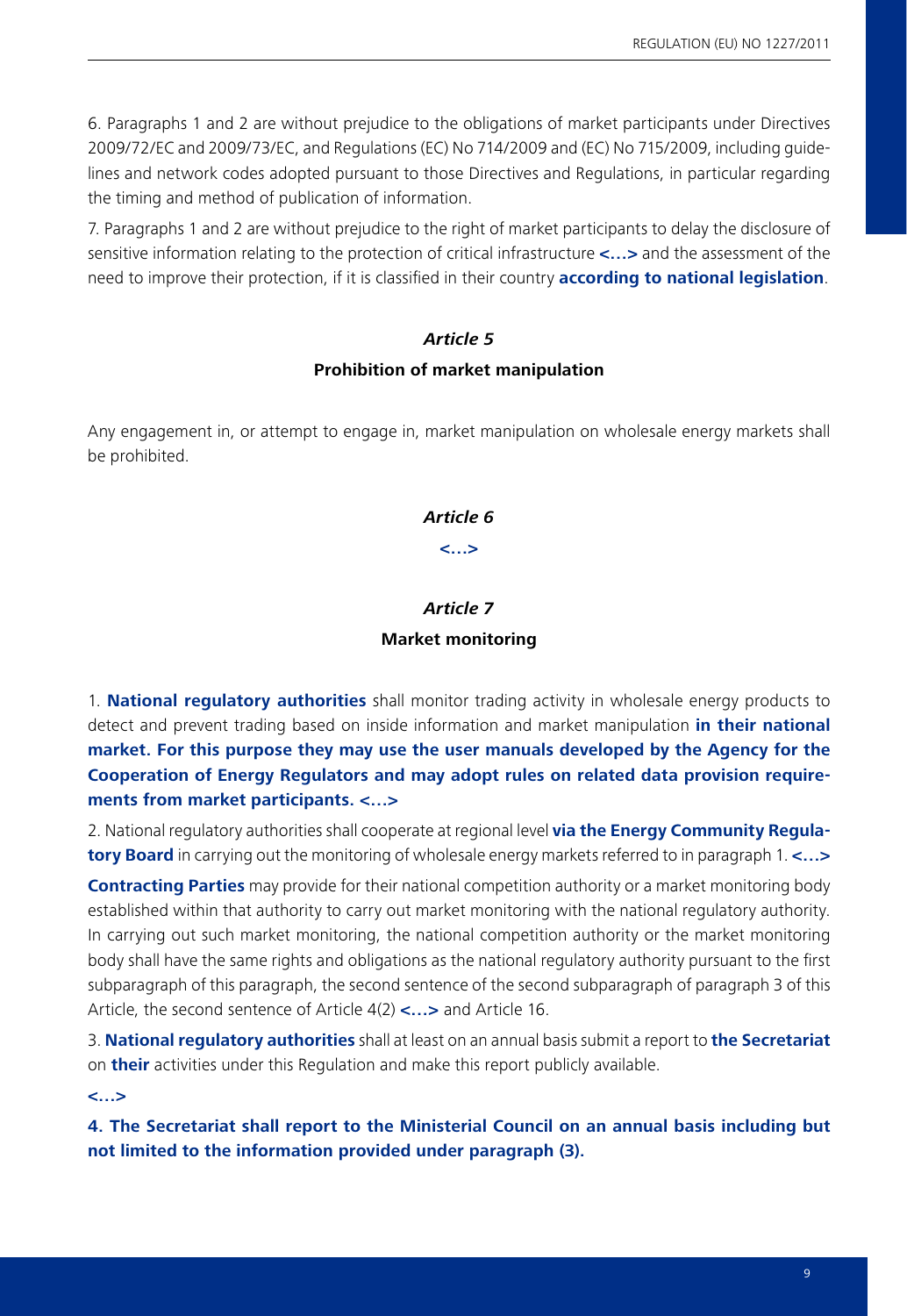#### *Article 8*

**<…>**

#### *Article 9*

#### **Registration of market participants**

1. Market participants entering into transactions **with wholesale energy products or expressing interest to enter into such transactions through orders to trade <…>** shall register with the national regulatory authority in the **Contracting Party where the delivery of the wholesale energy products takes or will take place. For the purpose of registration, national regulatory authorities shall apply the registration format developed by the Agency for the Cooperation of Energy Regulators under Regulation No 1227/2011. The Energy Community Regulatory Board shall make available an online compilation of all national registrations in the Contracting Parties.**

**<…>** The registration of market participants is without prejudice to obligations to comply with applicable trading and balancing rules.

2. Not later than **6** months **after the deadline for national transposition of this Regulation in the Energy Community**, national regulatory authorities shall establish national registers of market participants which they shall keep up to date. The register shall give each market participant a unique identifier and shall contain sufficient information to identify the market participant, including relevant details relating to its value added tax number, its place of establishment, the persons responsible for its operational and trading decisions, and the ultimate controller or beneficiary of the market participant's trading activities. **National regulatory authorities shall apply the register format developed by the Agency for the Cooperation of Energy Regulators under Article 9(3) of Regulation No 1227/2011.**

3. National regulatory authorities shall transmit the information in their national registers to the **Energy Community Regulatory Board <…>.** Based on the information provided by national regulatory authorities the **Energy Community Regulatory Board** shall establish a **central** register of market participants. National regulatory authorities and other relevant authorities shall have access to **this** register. Subject to Article 17, the Energy **Community Regulatory Board** may decide to make the **central** register, or extracts thereof, publicly available provided that commercially sensitive information on individual market participants is not disclosed.

4. Market participants referred to in paragraph 1 of this Article shall submit the registration form to the national regulatory authority prior to entering into a transaction **with wholesale energy products <…>**.

5. Market participants referred to in paragraph 1 shall communicate promptly to the national regulatory authority any change which has taken place as regards the information provided in the registration form.

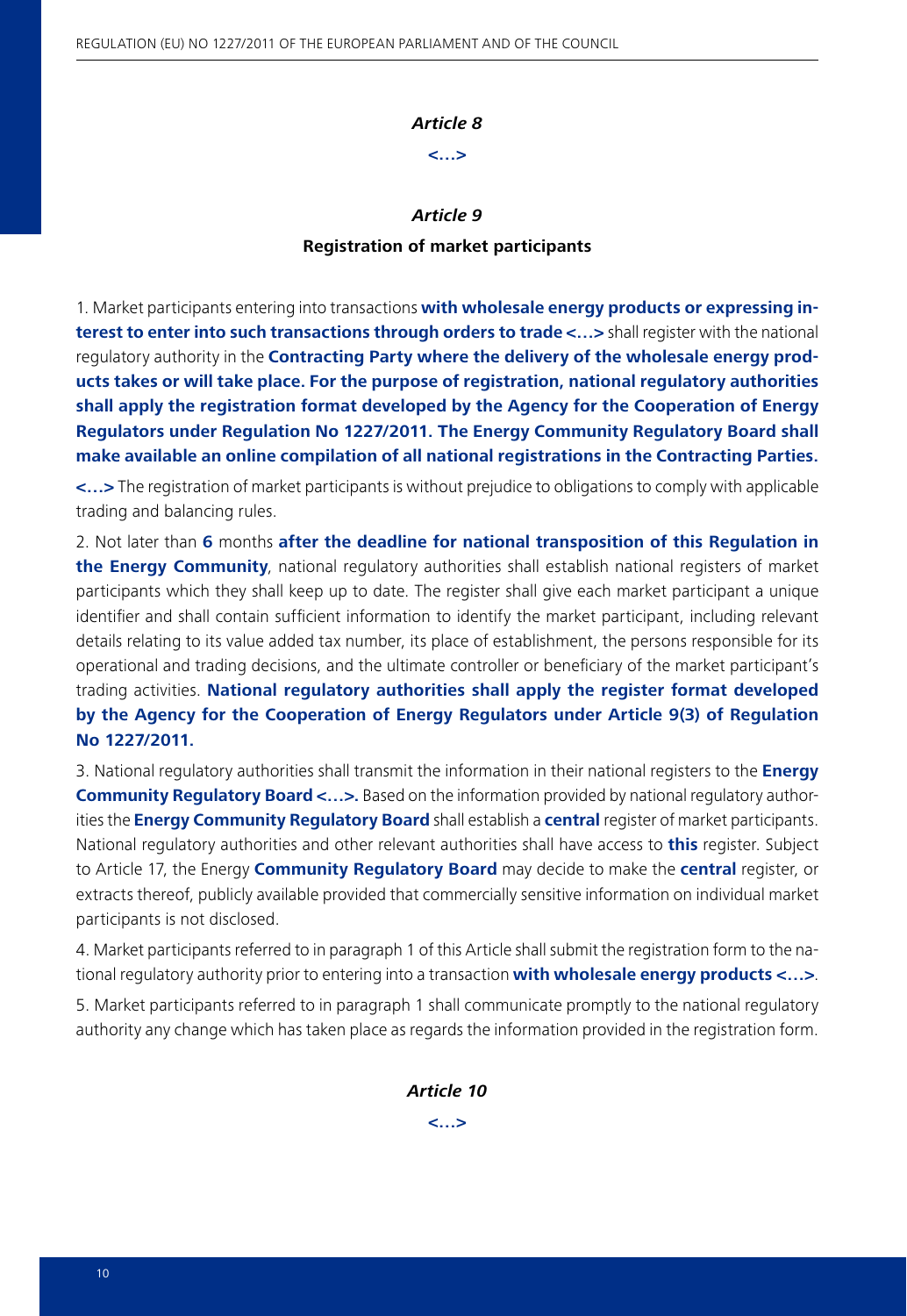### *Article 11*

### **Data protection**

This Regulation shall be without prejudice to the obligations of **Contracting Parties and national regulatory authorities to preserve the confidentiality of commercially sensitive information laid down in national legislation. <…>**

### *Article 12*

### **Operational reliability**

1. The **national regulatory authorities** shall ensure the confidentiality, integrity and protection of the information received pursuant to Article 4(2) **<…>**. The **national regulatory authorities** shall take all necessary measures to prevent any misuse of, and unauthorised access to, the information maintained in its systems. National regulatory authorities, **<…>**, national competition authorities, **<…>** and other relevant authorities shall ensure the confidentiality, integrity and protection of the information which they receive pursuant to Articles 4(2), 7(2) **<…>** and shall take steps to prevent any misuse of such information.

### **<…>**

2. Subject to Article 17, the **national regulatory authorities** may decide to make publicly available parts of the information which it possesses, provided that commercially sensitive information on individual market participants or individual transactions or individual market places are not disclosed and cannot be inferred.

The **national regulatory authorities** shall make its commercially non-sensitive trade database available for scientific purposes, subject to confidentiality requirements.

Information shall be published or made available in the interest of improving transparency of wholesale energy markets and provided it is not likely to create any distortion in competition on those energy markets.

The **national regulatory authorities** shall disseminate information in a fair manner according to transparent rules which it shall draw up and make publicly available.

### *Article 13*

### **Implementation of prohibitions against market abuse**

1. National regulatory authorities shall ensure that the prohibitions set out in Articles 3 and 5 and the obligation set out in Article 4 are applied.

Each **Contracting Party** shall ensure that its national regulatory authorities have the investigatory and enforcement powers necessary for the exercise of that function **<…>**. Those powers shall be exercised in a proportionate manner.

Those powers may be exercised:

(a) directly;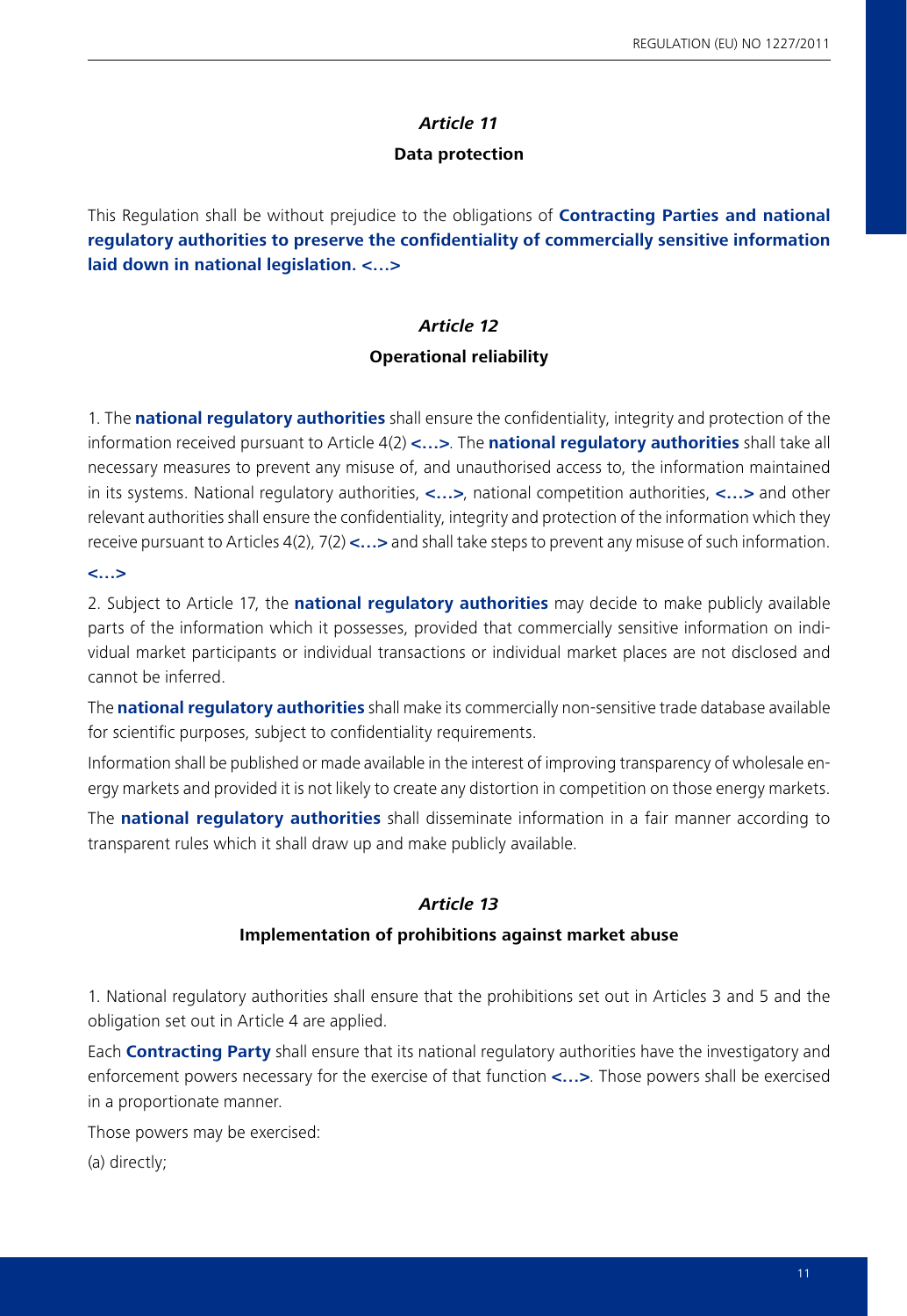(b) in collaboration with other authorities; or

(c) by application to the competent judicial authorities.

Where appropriate, the national regulatory authorities may exercise their investigatory powers in collaboration with organised markets, trade-matching systems or other persons professionally arranging transactions **<…>**.

2. The investigatory and enforcement powers referred to in paragraph 1 shall be limited to the aim of the investigation. They shall be exercised in conformity with national law and include the right to:

(a) have access to any relevant document in any form, and to receive a copy of it;

(b) demand information from any relevant person, including those who are successively involved in the transmission of orders or conduct of the operations concerned, as well as their principals, and, if necessary, the right to summon and hear any such person or principal;

(c) carry out on-site inspections;

(d) require existing telephone and existing data traffic records;

(e) require the cessation of any practice that is contrary to this Regulation or delegated acts or implementing acts adopted on the basis thereof;

(f) request a court to freeze or sequester assets;

(g) request a court or any competent authority to impose a temporary prohibition of professional activity.

### *Article 14*

#### **Right of appeal**

**Contracting Parties** shall ensure that suitable mechanisms exist at national level under which a party affected by a decision of the regulatory authority has a right of appeal to a body independent of the parties involved and of any government.

### *Article 15*

#### **Obligations of persons professionally arranging transactions**

Any person professionally arranging transactions in wholesale energy products who reasonably suspects that a transaction might breach Article 3 or 5 shall notify the national regulatory authority without further delay.

Persons professionally arranging transactions in wholesale energy products shall establish and maintain effective arrangements and procedures to identify breaches of Article 3 or 5.

### *Article 16*

#### **Cooperation at Energy Community and national level**

1. The **Energy Community Regulatory Board** shall **facilitate** that national regulatory authorities carry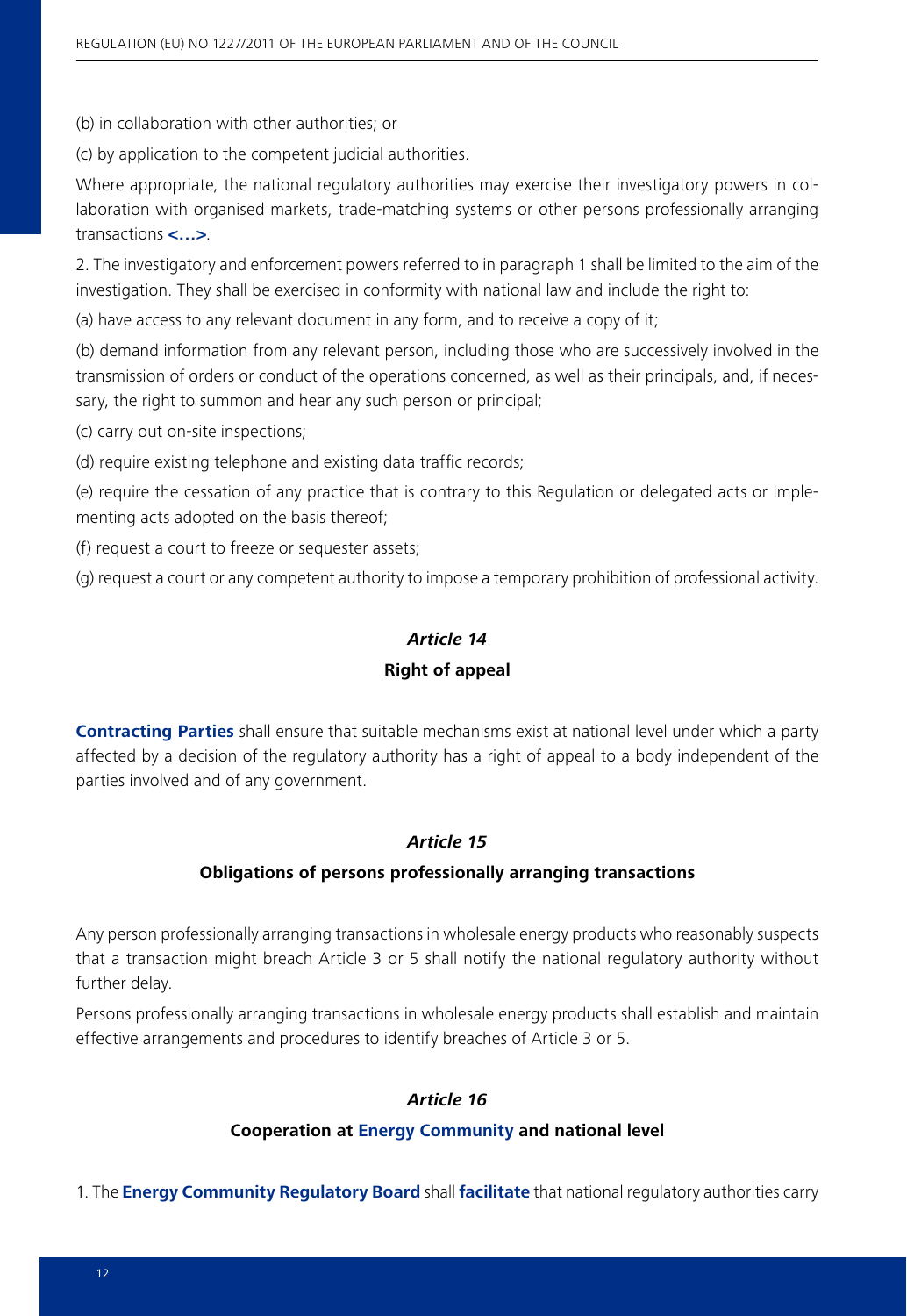out their tasks under this Regulation in a coordinated and consistent way.

**<…>** National regulatory authorities shall cooperate **<…>** with each other, including at regional level **via the Energy Community Regulatory Board** for the purpose of carrying out their duties in accordance with this Regulation.

National regulatory authorities **<…>** and the national competition authority in a **Contracting Party** may establish appropriate forms of cooperation in order to ensure effective and efficient investigation and enforcement and to contribute to a coherent and consistent approach to investigation, judicial proceedings and to the enforcement of this Regulation and relevant financial and competition law.

2. National regulatory authorities shall without delay inform the **Energy Community Regulatory Board and the Secretariat** in as specific a manner as possible where they have reasonable grounds to suspect that acts in breach of this Regulation are being, or have been, carried out either in that **Contracting Party** or in another **Contracting Party**.

Where a national regulatory authority suspects that acts which affect wholesale energy markets or the price of wholesale energy products in that **Contracting Party** are being carried out in another **Contracting Party**, it may request the **Energy Community Regulatory Board and the Secretariat** to **ensure that the requirements of this Regulation are implemented in such Contracting Party <…>**.

3. In order to ensure a coordinated and consistent approach to market abuse on wholesale energy markets:

- (a) **<…>**
- (b) **<…>**
- (c) **<…>**

national regulatory authorities shall inform the national competition authority of their **Contracting Party**, the **Secretariat** and the **Energy Community Regulatory Board** where they have reasonable grounds to suspect that acts are being, or have been, carried out on wholesale energy market which are likely to constitute a breach of competition law.

4. In order to carry out its functions under paragraph 1, where, inter alia, on the basis of initial assessments or analysis, the **Energy Community Regulatory Board** suspects that there has been a breach of this Regulation, it shall **be entitled**:

(a) to request one or more national regulatory authorities to supply any information related to the suspected breach;

(b) to request one or more national regulatory authorities to commence an investigation of the suspected breach, and to take appropriate action to remedy any breach found. Any decision as regards the appropriate action to be taken to remedy any breach found shall be the responsibility of the national regulatory authority concerned;

(c) where it considers that the possible breach has, or has had, a cross-border impact, to establish and coordinate an investigatory group consisting of representatives of concerned national regulatory authorities to investigate whether this Regulation has been breached and in which **Contracting Party** the breach took place. Where appropriate, the **Energy Community Regulatory Board** may also **seek** the participation of representatives of **the Agency** or other relevant authority of one or more **Contracting Party and/or** Member States in the investigatory group.

5. A national regulatory authority receiving a request for information under point (a) of paragraph 4, or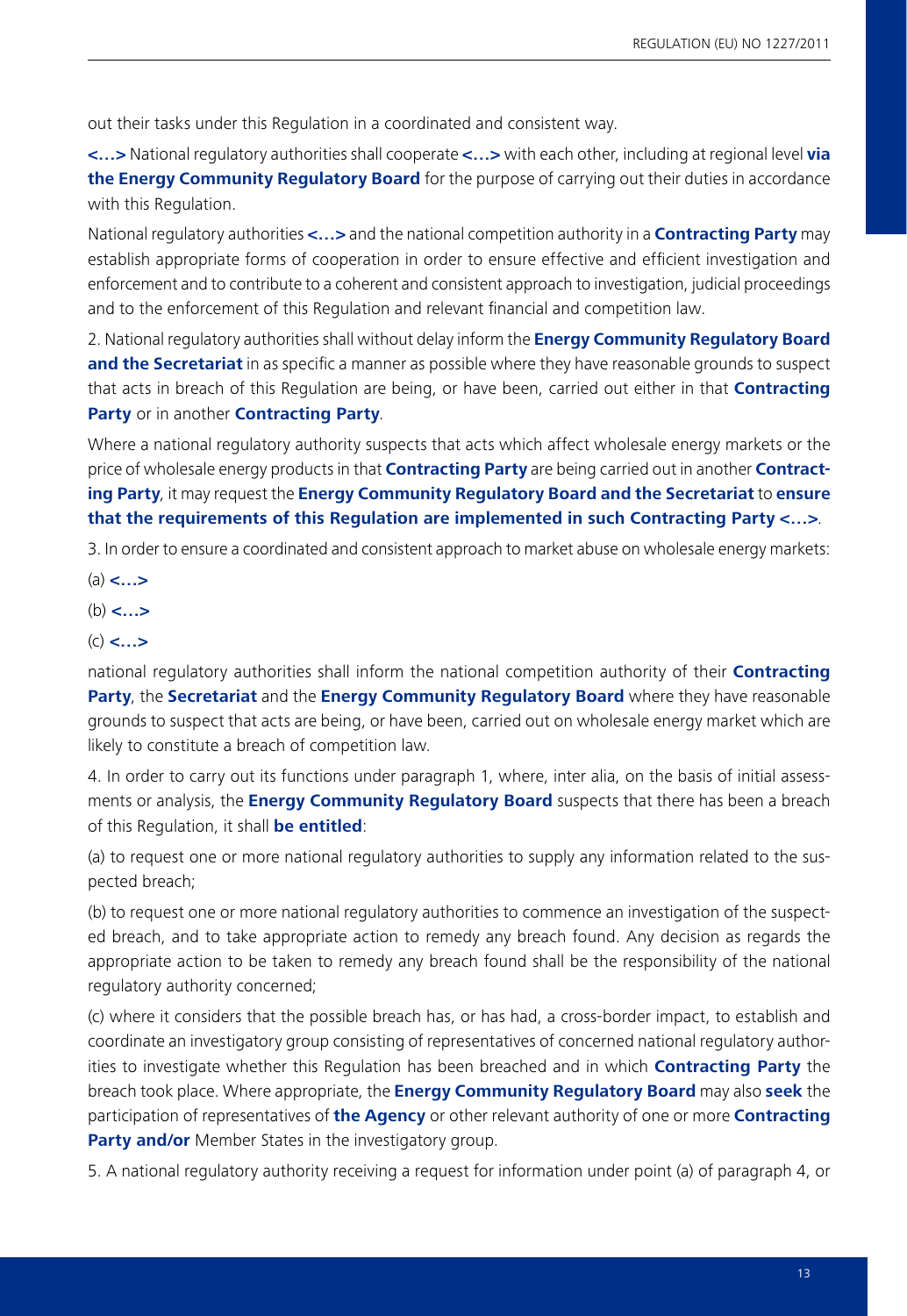receiving a request to commence an investigation of a suspected breach under point (b) of paragraph 4, shall immediately take the necessary measures in order to comply with that request. If that national regulatory authority is not able to supply the required information immediately, it shall without further delay notify the **Energy Community Regulatory Board** of the reasons.

By way of derogation from the first subparagraph, a national regulatory authority may refuse to act on a request where:

(a) compliance might adversely affect the sovereignty or security of the **Contracting Party** addressed;

(b) judicial proceedings have already been initiated in respect of the same actions and against the same persons before the authorities of the **Contracting Party** addressed; or

(c) a final judgment has already been delivered in relation to such persons for the same actions in the **Contracting Party** addressed.

In any such case, the national regulatory authority shall notify the **Energy Community Regulatory Board** accordingly, providing as detailed information as possible on those proceedings or the judgment.

National regulatory authorities shall participate in an investigatory group convened in accordance with point (c) of paragraph 4, rendering all necessary assistance. The investigatory group shall be subject to coordination by the **Energy Community Regulatory Board**.

6. **<…>**

#### *Article 17*

#### **Professional secrecy**

1. Any confidential information received, exchanged or transmitted pursuant to this Regulation shall be subject to the conditions of professional secrecy laid down in paragraphs 2, 3 and 4.

2. The obligation of professional secrecy shall apply to:

(a) persons who work or who have worked for **an Energy Community institution**;

(b) auditors and experts instructed by **an Energy Community institution**;

(c) persons who work or who have worked for the national regulatory authorities or for other relevant authorities;

(d) auditors and experts instructed by national regulatory authorities or by other relevant authorities who receive confidential information in accordance with this Regulation.

3. Confidential information received by the persons referred to in paragraph 2 in the course of their duties may not be divulged to any other person or authority, except in summary or aggregate form such that an individual market participant or market place cannot be identified, without prejudice to cases covered by criminal law, the other provisions of this Regulation or other relevant **Energy Community** legislation .

4. Without prejudice to cases covered by criminal law, the **<…>** national regulatory authorities, **<…>** bodies or persons which receive confidential information pursuant to this Regulation may use it only in the performance of their duties and for the exercise of their functions. Other authorities, bodies or persons may use that information for the purpose for which it was provided to them or in the context of administrative or judicial proceedings specifically related to the exercise of those functions. The au